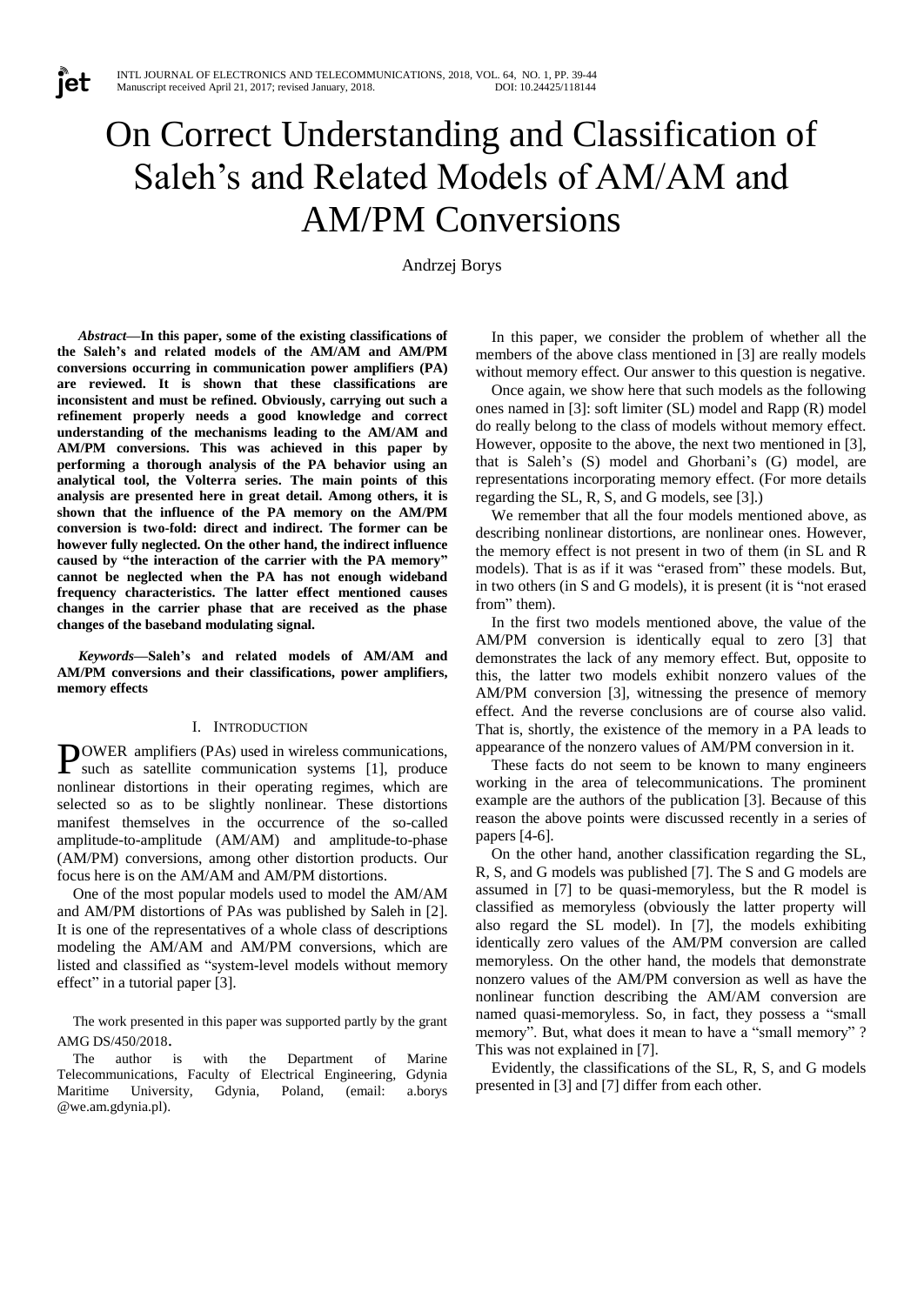The next section presents a thorough analysis of the PA behavior that was performed with the use of the Volterra series [8]. Conclusions, which we draw from this analysis, allow to set the aforementioned example classifications in order and/or to refine them as well as many others in which the S model is considered to be memoryless, as for example in the papers [9- 11] and the book [12].

The paper concludes with some final remarks.

## II. DESCRIPTION OF NONZERO AM/PM CONVERSION MODELS VIA VOLTERRA SERIES

As already mentioned in Introduction, the Saleh's (S) and Ghorbani's (G) representations belong to a class of models in which the AM/PM conversion is nonzero. These are the models obtained experimentally by adjusting the measurement data to the preconceived functions. So, because of this restriction, they are not suitable for explanation of the mechanisms which lead to appearance of the AM/AM and AM/PM distortions in a nonlinear circuit (system) with memory driven by a bandpass signal of the form

$$
x(t) = r(t)\cos(\omega_c t + \psi(t)), \quad (1)
$$

where  $\omega_c = 2\pi f_c$  with  $f_c$  meaning the carrier frequency, *t* denotes a time variable, and  $j = \sqrt{-1}$ . Further, it is assumed that  $x(t)$  in (1) contains a slowly varying real-valued baseband signal  $r(t)$  that modulates the carrier amplitude, and the carrier phase changes with time according to a function  $\psi(t)$ . The latter function, similarly as  $r(t)$ , represents also a slowly varying baseband signal.

Example mathematical tool, which can be used for the above objective, is the Volterra series [8]. It was used in [4] to get the output signal of the circuit mentioned above (with the

excitation given by (1)) in the following form:  
\n
$$
y(t) = A(r(t))\cos(\omega_c t + \psi(t) + \Phi(r(t))),
$$
\n(2)

where the functions  $A(r(t))$  and  $\Phi(r(t))$  are generally the nonlinear functions of  $r(t)$  and can be expressed by the nonlinear transfer functions [8] of the nonlinear circuit considered. For more details, see [4] and [5]. Furthermore, comparison of (2) with (1) shows that  $A(r(t))$  and  $\Phi(r(t))$ describe the amplitude modulation and phase modulation, respectively, caused by the characteristics of the circuit considered and amplitude baseband signal  $r(t)$ . Therefore, they are referred to as the AM/AM characteristic (conversion) and the AM/PM characteristic (conversion), respectively.

Moreover, it was found in [4] and [5] that when at least some of the complex-valued nonlinear transfer functions of the circuit being nonlinear and possessing memory differ from the identically zero functions its AM/PM characteristic is a nonzero function. Further, it was also shown that the reverse conclusion is true, too.

Really, the results presented in [4] and [5] convince that the Volterra series is a proper mathematical tool for investigation of a class of the nonzero AM/PM models. In what follows, we use it to study the mechanism of producing the AM/PM distortion in a wideband PA whose nonlinear impulse responses [4], [5], [8] are given by

$$
h^{(1)}(t) = b_1 \cdot \exp(-t/a), \qquad (3a)
$$

$$
h^{(2)}(t_1, t_2) = b_2 \cdot \exp(-t_1/a) \exp(-t_2/a), \tag{3b}
$$

$$
h^{(3)}(t_1, t_2) = b_2 \cdot \exp(-t_1/a) \exp(-t_2/a), \qquad (30)
$$

$$
h^{(3)}(t_1, t_2, t_3) = b_3 \cdot \exp(-t_1/a) \exp(-t_2/a) \exp(-t_3/a), \quad (3c)
$$

and so on, for the values of the time variables *t* and  $t_i$ ,  $i = 1, 2, 3,...$ , greater and equal to zero, and identically zero otherwise. Further, the upper index in the successive responses in (3):  $h^{(1)}(t)$ ,  $h^{(2)}(t_1, t_2)$ ,  $h^{(3)}(t_1, t_2, t_3)$ , and so on, means their order (degree). That is they are, respectively, the first order (linear), second order, third order, and so on, nonlinear impulse responses (Volterra kernels) of the PA considered. Moreover, the coefficients *a* and  $b_i$ ,  $i = 1, 2, 3, \dots$ , in (3) denote some constants. Observe further that the constant *a* corresponds to the time constant *RC* of a simple low-pass RC filter. And we assume here that this time constant is very small making the PA a wideband amplifier. Moreover, note that the constant *a* can be treated as a measure of the amplifier memory length.

Substituting (1) and (3) into the Volterra defined as [8]  
\n
$$
y(t) = \int_{-\infty}^{\infty} h^{(1)}(\tau) x(t-\tau) d\tau + \int_{-\infty}^{\infty} \int_{-\infty}^{\infty} h^{(2)}(\tau_1, \tau_2) \cdot
$$
\n
$$
\cdot x(t-\tau_1) x(t-\tau_2) d\tau_1 d\tau_2 + \int_{-\infty}^{\infty} \int_{-\infty}^{\infty} \int_{-\infty}^{\infty} h^{(3)}(\tau_1, \tau_2, \tau_3) \cdot
$$
\n
$$
\cdot x(t-\tau_1) x(t-\tau_2) x(t-\tau_3) x(t-\tau_3) d\tau_1 d\tau_2 d\tau_3 +
$$
\n
$$
+ \int_{-\infty}^{\infty} \int_{-\infty}^{\infty} \int_{-\infty}^{\infty} h^{(4)}(\tau_1, \tau_2, \tau_3, \tau_4) x(t-\tau_1) x(t-\tau_2) \cdot
$$
\n
$$
\cdot x(t-\tau_3) x(t-\tau_4) d\tau_1 d\tau_2 d\tau_3 d\tau_4 +
$$
\n
$$
+ \int_{-\infty}^{\infty} \int_{-\infty}^{\infty} \int_{-\infty}^{\infty} \int_{-\infty}^{\infty} h^{(5)}(\tau_1, \tau_2, \tau_3, \tau_4, \tau_5) x(t-\tau_1) x(t-\tau_2) \cdot
$$
\n
$$
\cdot x(t-\tau_3) x(t-\tau_4) x(t-\tau_5) d\tau_1 d\tau_2 d\tau_3 d\tau_4 d\tau_5 + \dots
$$

we get

$$
y(t) = b_1 \int_{-\infty}^{\infty} \exp(-\tau/a) \cdot
$$
  
\n
$$
\cdot \text{Re}\left\{r(t-\tau)\exp\left(j\left(\omega_c(t-\tau)+\psi(t-\tau)\right)\right)\right\}d\tau +
$$
  
\n
$$
+ b_2 \int_{-\infty}^{\infty} \int_{-\infty}^{\infty} \exp(-\tau_1/a) \exp(-\tau_2/a) \cdot
$$
  
\n
$$
\cdot \text{Re}\left\{r(t-\tau_1)\exp\left(j\left(\omega_c(t-\tau_1)+\psi(t-\tau_1)\right)\right)\right\}.
$$
 (5)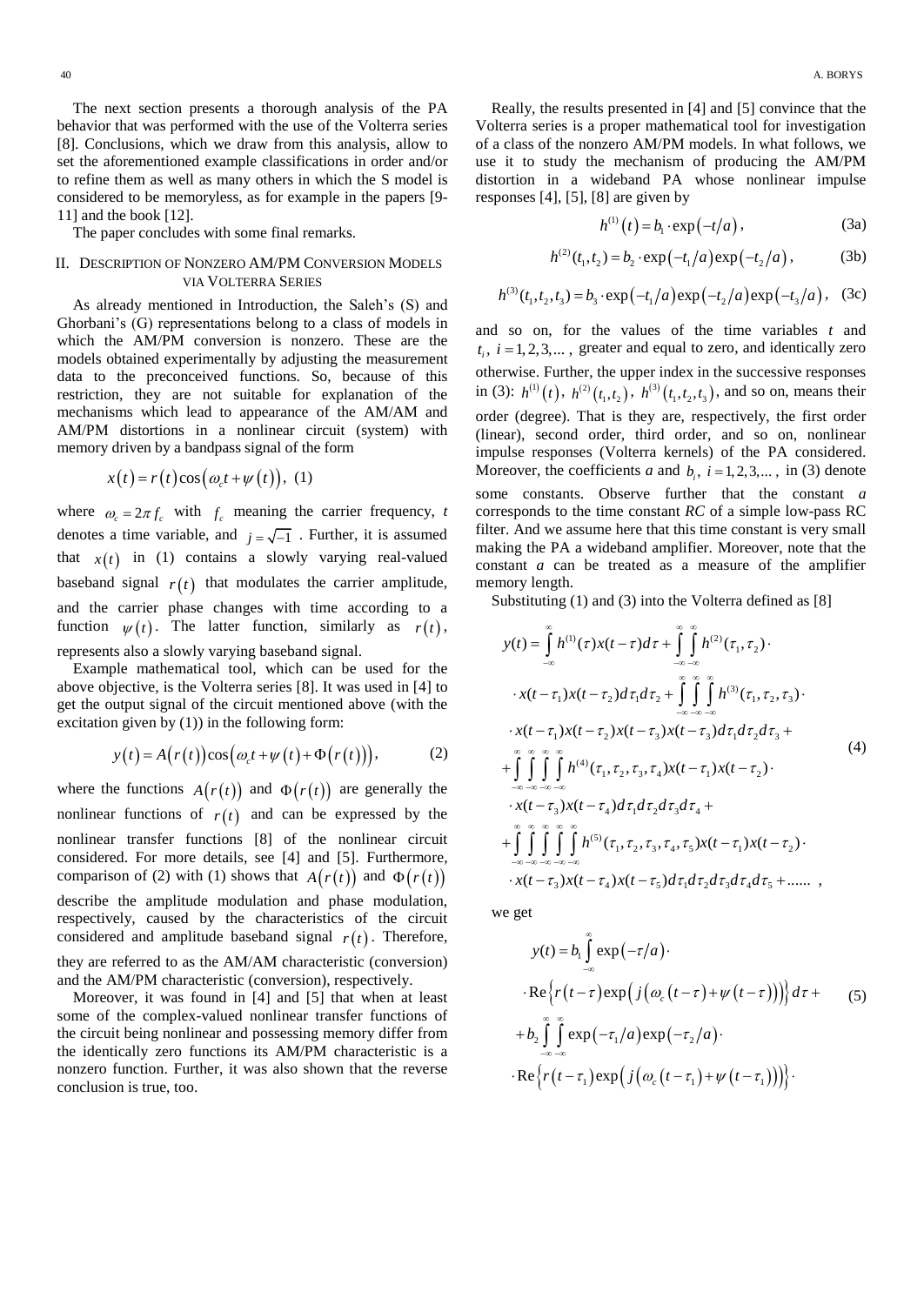ON CORRECT UNDERSTANDING AND CLASSIFICATION OF SALEH'S AND RELATED MODELS OF AM/AM AND AM/PM CONVERSIONS 41 Re exp *r t j t t d d* 2 2 2 1 2 3 1 2 3 1 1 1 2 2 2 3 3 3 1 2 3 4 1 2 exp exp exp Re exp Re exp Re exp exp exp *c c c c b a a a r t j t t r t j t t r t j t t d d d b a a* 3 4 1 1 1 2 2 2 3 3 3 4 4 4 1 2 3 4 5 1 2 3 exp exp Re exp Re exp Re exp Re exp exp exp exp *c c c c a a r t j t t r t j t t r t j t t r t j t t d d d d b a a a* 4 5 1 1 1 2 2 2 3 3 3 4 4 4 5 5 5 1 2 3 4 5 exp exp Re exp Re exp Re exp Re exp Re exp ... . *c c c c c a a r t j t t r t j t t r t j t t r t j t t r t j t t d d d d d* 

Let us now restrict consideration of the characteristics of the PA discussed to only the range involved in its memory. This can be done by neglecting these parts of the impulse responses (3) that lie outside the time interval  $\langle 0, a \rangle$  (that is be equating them to zero). In other words, it means that we perform then the following approximations:

$$
h^{(1)}(t) \cong \begin{cases} b_1 \cdot \exp(-t/a) & \text{for } t \in < 0, \ a > \\ 0 & \text{otherwise} \end{cases}
$$
 (6a)

$$
h^{(2)}(t_1, t_2) \approx \begin{cases} b_2 \cdot \prod_{i=1}^2 \exp(-t_i/a) & \text{for } t_1, t_2 \in < 0, \ a > \\ 0 & \text{otherwise} \end{cases}
$$
 (6b)

$$
h^{(3)}(t_1, t_2, t_3) \approx \begin{cases} b_3 \cdot \prod_{i=1}^3 \exp(-t_i/a) & \text{for } t_1, t_2, t_3 \in < 0, \ a > \\ 0 & \text{otherwise} \end{cases}
$$
 (6c)

$$
h^{(4)}(t_1, ..., t_4) \approx \begin{cases} b_4 \cdot \prod_{i=1}^4 \exp(-t_i/a), t_i \in < 0, \ a >, \ i = 1, ..., 4 \\ 0 \ \text{otherwise} \end{cases}
$$
 (6d)

$$
h^{(5)}(t_1,...,t_5) \approx \begin{cases} b_5 \cdot \prod_{i=1}^5 \exp(-t_i/a), t_i \in < 0, a>, i = 1,...,5 \\ 0 \text{ otherwise} \end{cases}
$$
 (6e)

and so on.

Taking into account the above approximations in (5), we can rewrite it as

$$
y(t) \approx b_0 \int_0^a \exp(-\tau/a) \cdot \text{Re}\left\{r(t-\tau)\exp\left(j(\omega_c(t-\tau)+\psi(t-\tau))\right)\right\}d\tau +
$$
\n
$$
+ b_2 \int_0^a \exp(-\tau_1/a)\exp(-\tau_2/a) \cdot \text{Re}\left\{r(t-\tau_1)\exp\left(j(\omega_c(t-\tau_1)+\psi(t-\tau_1))\right)\right\} \cdot \text{Re}\left\{r(t-\tau_2)\exp\left(j(\omega_c(t-\tau_2)+\psi(t-\tau_2))\right)\right\}d\tau_1d\tau_2 +
$$
\n
$$
+ b_3 \int_0^a \exp(-\tau_1/a)\exp(-\tau_2/a)\exp(-\tau_3/a) \cdot \text{Re}\left\{r(t-\tau_1)\exp\left(j(\omega_c(t-\tau_1)+\psi(t-\tau_1))\right)\right\} \cdot \text{Re}\left\{r(t-\tau_2)\exp\left(j(\omega_c(t-\tau_1)+\psi(t-\tau_2))\right)\right\} \cdot \text{Re}\left\{r(t-\tau_3)\exp\left(j(\omega_c(t-\tau_2)+\psi(t-\tau_2))\right)\right\} \cdot \text{Re}\left\{r(t-\tau_3)\exp\left(j(\omega_c(t-\tau_3)+\psi(t-\tau_3))\right)\right\} \cdot \text{exp}(-\tau_3/a)\exp(-\tau_4/a) \cdot \text{exp}(-\tau_3/a)\exp(-\tau_4/a) \cdot \text{Re}\left\{r(t-\tau_1)\exp\left(j(\omega_c(t-\tau_1)+\psi(t-\tau_1))\right)\right\} \cdot \text{Re}\left\{r(t-\tau_2)\exp\left(j(\omega_c(t-\tau_2)+\psi(t-\tau_2))\right)\right\} \cdot \text{Re}\left\{r(t-\tau_3)\exp\left(j(\omega_c(t-\tau_3)+\psi(t-\tau_3))\right)\right\} \cdot \text{Re}\left\{r(t-\tau_4)\exp\left(j(\omega_c(t-\tau_4)+\psi(t-\tau_4))\right)\right\} \cdot \text{exp}(-\tau_3/a\tau_4 + b_5 \int_0^a \int_0^a \int_0^a \exp(-\tau_1/a)\exp(-\tau_2/a) \cdot \text{exp}(-\tau_3/a\tau_4 + b_5 \int_0^a \int_0^a \int_0^a \exp(-\tau_1/a)\exp(-\tau_2/a) \cdot \text{exp}
$$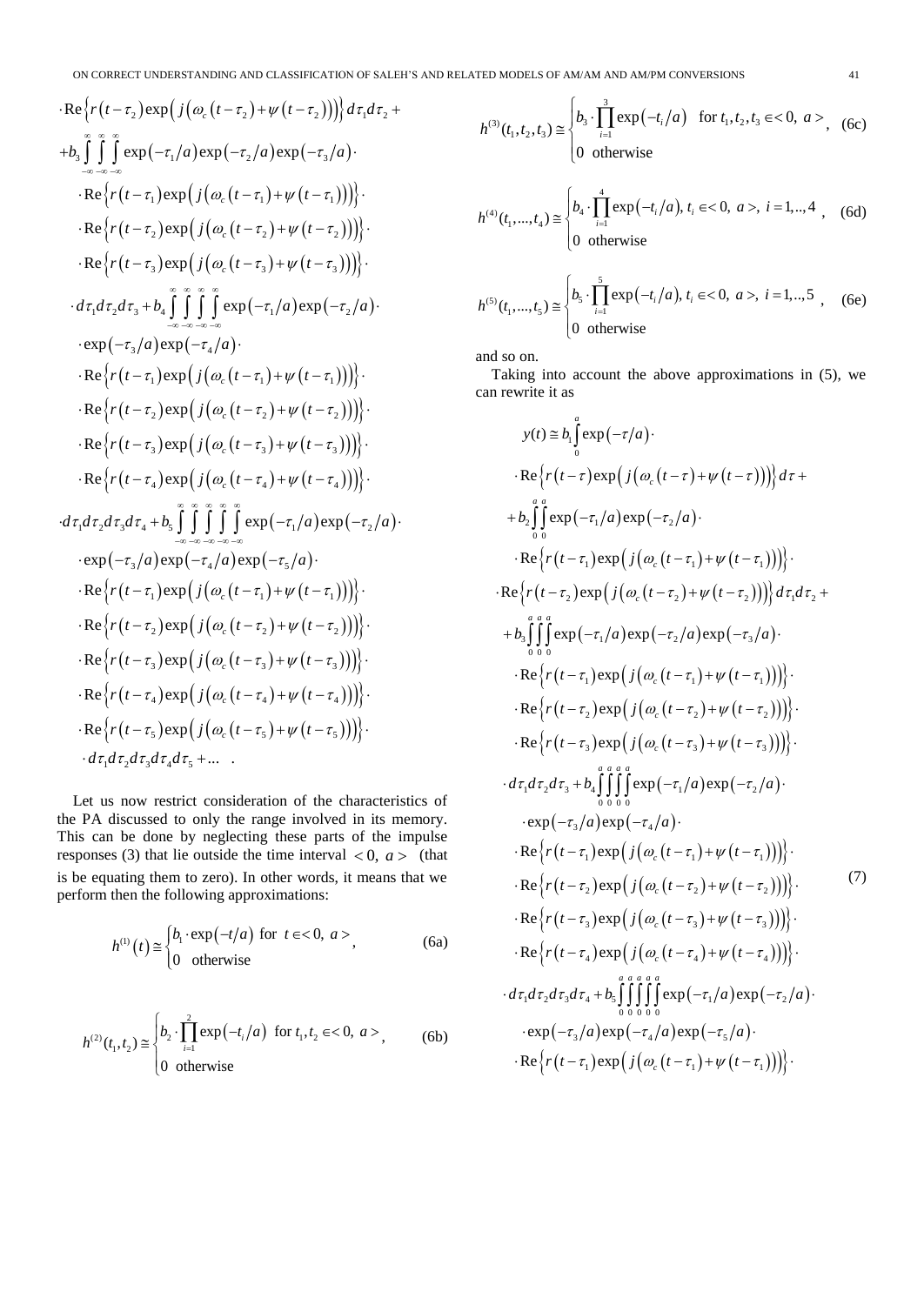$$
\begin{aligned}\n&\cdot \text{Re}\Big\{r\big(t-\tau_2\big)\exp\Big(j\big(\omega_c\big(t-\tau_2\big)+\psi\big(t-\tau_2\big)\big)\Big)\Big\} \\
&\cdot \text{Re}\Big\{r\big(t-\tau_3\big)\exp\big(j\big(\omega_c\big(t-\tau_3\big)+\psi\big(t-\tau_3\big)\big)\big)\Big\} \\
&\cdot \text{Re}\Big\{r\big(t-\tau_4\big)\exp\big(j\big(\omega_c\big(t-\tau_4\big)+\psi\big(t-\tau_4\big)\big)\big)\Big\} \\
&\cdot \text{Re}\Big\{r\big(t-\tau_5\big)\exp\big(j\big(\omega_c\big(t-\tau_5\big)+\psi\big(t-\tau_5\big)\big)\big)\Big\} \\
&\cdot d\tau_1d\tau_2d\tau_3d\tau_4d\tau_5 + \dots\n\end{aligned}
$$

In the next step of our explanations, we assume that the slowly varying baseband signals  $r(t)$  and  $\psi(t)$  occurring in (1) do not approximately change in the interval  $< 0$ ,  $a > 0$ the integrations indicated in the definite integrals in (7) for the time variables  $\tau$ ,  $\tau_i$ ,  $i = 1, 2, 3,...$  In other words, we assume now that

$$
r(t-\tau_i) \approx r(t)
$$
 and  $\psi(t-\tau_i) \approx \psi(t)$  (8)

for  $\tau = t_1$ ,  $\tau_i$ ,  $i = 1, 2, 3, ...$ , taking on the values from the range  $\langle 0, a \rangle$ . Furthermore, note that this assumption is valid if the maximal frequency of the amplitude characteristics of the baseband signals  $r(t)$  and  $\psi(t)$ , say  $f_m$ , fulfils the following inequality:  $f_m \ll 1/a$ .

So, taking into account (8) in (7), we can rewrite the latter as

$$
y(t) \approx b_1 \cdot r(t) \int_0^a \exp(-\tau/a) \cdot
$$
  
\n
$$
\cdot \text{Re}\left\{ \exp\left(j\left(\omega_c(t-\tau)+\psi(t)\right)\right) \right\} d\tau +
$$
  
\n
$$
+ b_2 \cdot (r(t))^2 \int_0^a \frac{a}{\theta} \exp(-\tau_1/a) \exp(-\tau_2/a) \cdot
$$
  
\n
$$
\cdot \text{Re}\left\{ \exp\left(j\left(\omega_c(t-\tau_1)+\psi(t)\right)\right) \right\} \cdot
$$
  
\n
$$
\cdot \text{Re}\left\{ \exp\left(j\left(\omega_c(t-\tau_2)+\psi(t)\right)\right) \right\} d\tau_1 d\tau_2 +
$$
  
\n
$$
+ b_3 \cdot (r(t))^3 \int_0^a \int_0^a \exp(-\tau_1/a) \exp(-\tau_2/a) \exp(-\tau_3/a) \cdot
$$
  
\n
$$
\cdot \text{Re}\left\{ \exp\left(j\left(\omega_c(t-\tau_1)+\psi(t)\right)\right) \right\} \cdot
$$
  
\n
$$
\cdot \text{Re}\left\{ \exp\left(j\left(\omega_c(t-\tau_2)+\psi(t)\right)\right) \right\} \cdot
$$
  
\n
$$
\cdot \text{Re}\left\{ \exp\left(j\left(\omega_c(t-\tau_3)+\psi(t)\right)\right) \right\} d\tau_1 d\tau_2 d\tau_3 +
$$
  
\n
$$
+ b_4 \cdot (r(t))^4 \int_0^a \int_0^a \int_0^a \exp(-\tau_1/a) \exp(-\tau_2/a) \cdot
$$
  
\n
$$
\cdot \exp(-\tau_3/a) \exp(-\tau_4/a) \cdot
$$
  
\n
$$
\cdot \text{Re}\left\{ \exp\left(j\left(\omega_c(t-\tau_1)+\psi(t)\right)\right) \right\} \cdot
$$

$$
\begin{aligned}\n&\cdot \text{Re}\left\{\exp\left(j\left(\omega_c\left(t-\tau_2\right)+\psi\left(t\right)\right)\right)\right\} \\
&\cdot \text{Re}\left\{\exp\left(j\left(\omega_c\left(t-\tau_3\right)+\psi\left(t\right)\right)\right)\right\} \\
&\cdot \text{Re}\left\{\exp\left(j\left(\omega_c\left(t-\tau_4\right)+\psi\left(t\right)\right)\right)\right\}d\tau_1d\tau_2d\tau_3d\tau_4 + \\
&\quad+ b_5 \cdot \left(r(t)\right)^5 \int_0^a \int_0^a \int_0^a \exp\left(-\tau_1/a\right) \exp\left(-\tau_2/a\right) \\
&\cdot \exp\left(-\tau_3/a\right) \exp\left(-\tau_4/a\right) \exp\left(-\tau_5/a\right) \\
&\cdot \text{Re}\left\{\exp\left(j\left(\omega_c\left(t-\tau_1\right)+\psi\left(t\right)\right)\right)\right\} \\
&\cdot \text{Re}\left\{\exp\left(j\left(\omega_c\left(t-\tau_2\right)+\psi\left(t\right)\right)\right)\right\} \\
&\cdot \text{Re}\left\{\exp\left(j\left(\omega_c\left(t-\tau_3\right)+\psi\left(t\right)\right)\right)\right\} \\
&\cdot \text{Re}\left\{\exp\left(j\left(\omega_c\left(t-\tau_4\right)+\psi\left(t\right)\right)\right)\right\} \\
&\cdot \text{Re}\left\{\exp\left(j\left(\omega_c\left(t-\tau_5\right)+\psi\left(t\right)\right)\right)\right\} \\
&\cdot \text{Re}\left\{\exp\left(j\left(\omega_c\left(t-\tau_5\right)+\psi\left(t\right)\right)\right)\right\}d\tau_1d\tau_2d\tau_3d\tau_4 + \dots.\n\end{aligned}
$$

In what follows, we restrict ourselves to retaining only the first *N* components in the Volterra series description (9) and include a passband filter with the centre frequency  $f_c = \omega_c/(2\pi)$  at the PA output. In further analysis, we will treat this filter as a part of the PA model.

Note now that by virtue of the passband filter all the products in (9) related with the frequencies different from  $\pm f_c$ will be filtered out. So, in effect, we obtain (for more details,

we have 
$$
\text{where } \{A\} \text{ and } \{S\} \text{ is the following expression:}
$$
\n
$$
y_B(t) \equiv \sum_{n=1, \text{ odd}}^{N} \left( \frac{r(t)}{2} \right)^n \int_0^a \dots \int_0^a b_n \left[ C(n,(n-1)/2) \cdot \text{exp} \left( j \left( (\omega_c t + \psi(t)) - \omega_c \sum_{i=1; C(n,(n-1)/2)}^n \tau_i \right) \right) + C(n,(n+1)/2) \cdot \text{exp} \left( -j \left( (\omega_c t + \psi(t)) + \omega_c \sum_{i=1; C(n,(n+1)/2)}^n \tau_i \right) \right) \right] \prod_{i=1}^n \exp(-\tau_i/a) d\tau_i,
$$
\n(10)

where we denoted by  $y_B(t)$  the PA output signal after passing through its bandpass output filter. Moreover, the symbol  $C(n,m) = n!/(m!(n-m)!)$  in (10) is the so-called binomial coefficient. Furthermore, the symbol  $1; C(n,m)$ *n*  $\sum_{i=1; C(n,m)}$ <sup>'</sup> τ  $\sum_{i=1; C(n,m)}^{\infty} \tau_i$  stands for a sum of the time variables  $\tau$ <sub>i</sub> related with one of the distinct product frequencies. Note that there are in each case  $C(n,m)$ of such combinations what is indicated here by using this symbol beneath the summation symbol  $\sum$ . For more details, see [4] and [5].

To remove the integrals from (10), we use now the multidimensional Fourier transforms [8] to the nonlinear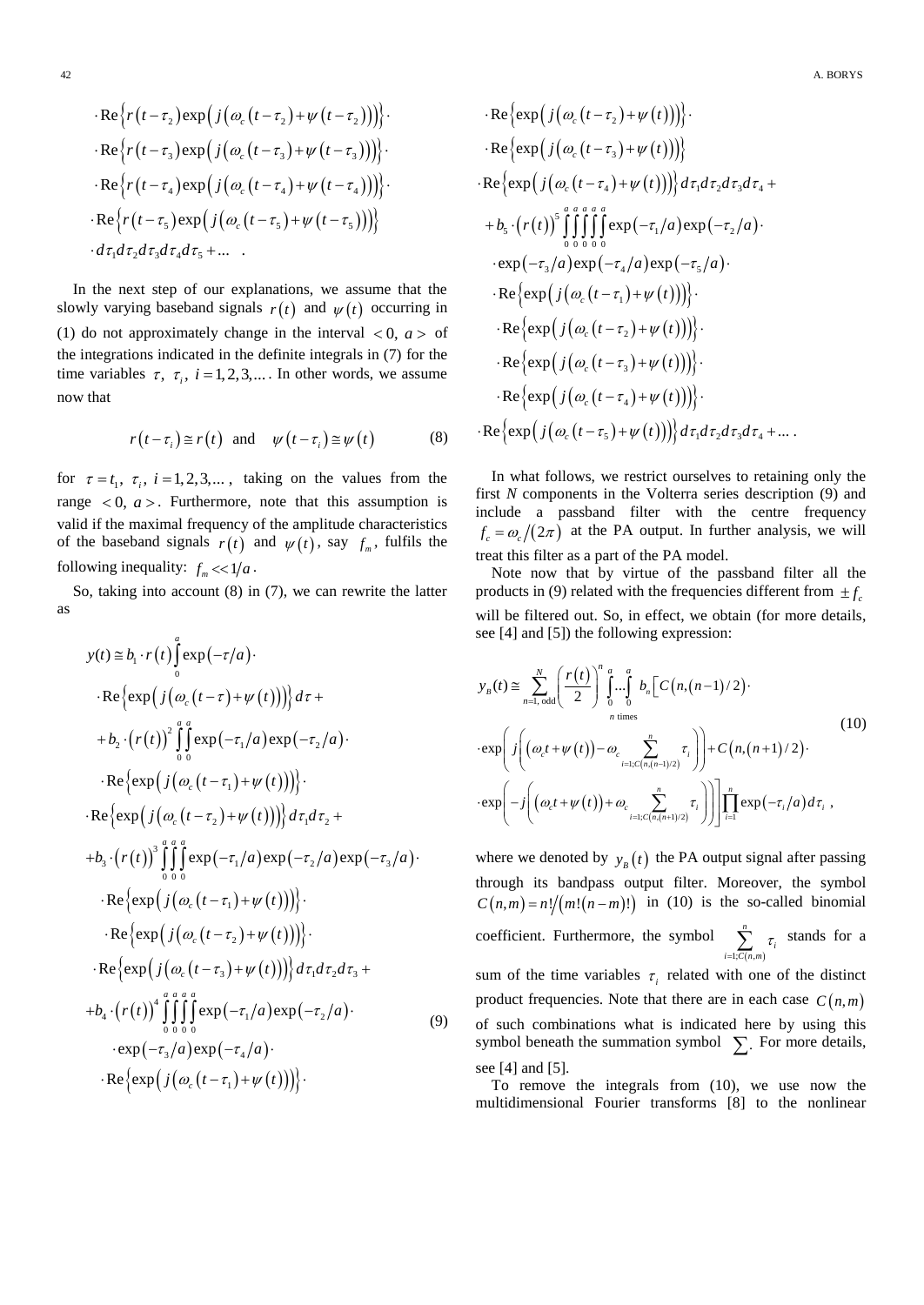ON CORRECT UNDERSTANDING AND CLASSIFICATION OF SALEH'S AND RELATED MODELS OF AM/AM AND AM/PM CONVERSIONS 43<br>pulse responses occurring in (10). These transforms are  $\exp(j(\omega_c t + \psi(t))) + C(n,(n+1)/2)H^{(n)}(\chi_n^-(\pm \omega_c))$ .<br>lled the nonlin impulse responses occurring in (10). These transforms are called the nonlinear transfer functions  $H^{(n)}(f_1, ..., f_n)$  of the corresponding orders  $n = 1$  (linear case), 2,3,..., and are given by

$$
H^{(n)}(f_1, ..., f_n) = \int_{-\infty}^{\infty} ... \int_{\pi \text{ times}}^{\infty} h^{(n)}(\tau_1, ..., \tau_n) \cdot \exp\left(-j2\pi f_1 \tau_1\right) \cdot \exp\left(-j2\pi f_n \tau_n\right) d\tau_1 \cdot d\tau_n
$$
\n(11)

where  $f_1, ..., f_n$  mean the frequencies forming the *n*-th dimensional frequency space [8]. Let us also use below, for simplicity, the notation  $H^{(n)}(\omega_1,...,\omega_n)$  with  $\omega_i = 2\pi f_i$ ,  $i = 1, 2, ..., n$ , instead of  $H^{(n)}(f_1, ..., f_n)$ .

We apply (11) in (10) in the following way:  
\n
$$
\int_{0}^{a} \int_{0}^{a} b_{n} \cdot \exp\left(-j\omega_{c} \sum_{i=1}^{n} \tau_{i}\right) \prod_{i=1}^{n} \exp(-\tau_{i}/a) d\tau_{i} \approx
$$
\n
$$
\approx \int_{0}^{\infty} \int_{0}^{\infty} b_{n} \cdot \exp\left(-j\omega_{c} \sum_{i=1;C(n,(n-1)/2)}^{n} \tau_{i}\right) \prod_{i=1}^{n} \exp(-\tau_{i}/a) d\tau_{i} \approx
$$
\n
$$
\approx H^{(n)}\left(\chi_{n}^{+}( \pm \omega_{c})\right) = b_{n} \cdot \frac{a}{1 + j\chi_{n,1}^{+}( \pm \omega_{c})a} \cdot \dots \cdot \frac{a}{1 + j\chi_{n,n}^{+}( \pm \omega_{c})a},
$$
\n(12)

where  $\chi_n^+ (\pm \omega_c)$  and  $\chi_n^- (\pm \omega_c)$  below denote such the angular frequency sets  $\{\omega_1, ..., \omega_n\}$  whose elements  $\omega_i$ ,  $i = 1, 2, \dots, n$ , can assume only the values  $+\omega_c$  or  $-\omega_c$ , and whose sums give the value  $+\omega_c$  or  $-\omega_c$ , respectively. Furthermore,  $\chi_{n,1}^{\dagger}(\pm \omega_c)$  in (12) means the first element of the set  $\chi_n^{\dagger}(\pm\omega_c)$ , and so on.

Obviously, the components in (10) related with the expressions involving the sums  $1; C(n,(n+1)/2)$ *n*  $\sum_{i=1; C(n,(n+1)/2)}$ <sup>c</sup><sub>i</sub> τ  $\sum_{-1:C(n,(n+1)/2)} \tau_i$  can be transformed in the same way as those in (12) with  $H^{(n)}\big(\chi_n^-(\pm\omega_c)\big)$  meaning

$$
H^{(n)}(\chi_n(\pm\omega_c)) = b_n \cdot \frac{a}{1+j\chi_{n,1}(\pm\omega_c)a} \cdot \dots \cdot \frac{a}{1+j\chi_{n,n}(\pm\omega_c)a} \quad . \quad (13)
$$

Further, taking into account this and (12) in (10), we get  
\n
$$
y_B(t) \approx \sum_{n=1,\text{odd}}^{N} \left(\frac{r(t)}{2}\right)^n \cdot \left[C\left(n,(n-1)/2\right)H^{(n)}\left(\chi_n^+(\pm \omega_c)\right)\right].
$$
 (14)

$$
\cdot \exp\big(\,j\big(\omega_c t + \psi\big(t\big)\big)\big) + C\big(n,(n+1)/2\big)H^{(n)}\big(\chi_n^-\big(\pm \omega_c\big)\big)\cdot \exp\big(\!-j\big(\omega_c t + \psi\big(t\big)\big)\big)\bigg] \;.
$$

We identify the signal  $y_B(t)$  given by (14) with  $y(t)$  in (2). And by comparison of the components in (14) with the corresponding ones in (2), we can deduce the expressions describing the AM/AM and AM/PM conversions in the PA discussed. This was done in [4] and [5]. However, we do not continue discussing this aspect here; our objective in this paper is different.

Let us now summarize the main results of the analysis presented above:

- 1. We can identify two important points in the above analysis in which the influence of the PA memory on the AM/PM conversion was considered. These are the following: a) relations (8) associated with fulfilment of the condition  $f_m \ll 1/a$  (point of a direct influence) and b) relations (12) and (13) when the expressions on their right hand sides cannot be assumed to be real numbers (this influence is called here an indirect one).
- 2. Note that the direct influence can be fully neglected.
- 3. Further, note that we can interpret the indirect influence as the one following from "the interaction of the carrier with the PA memory". Moreover, it follows from consideration of (12) and (13) that it cannot be neglected when  $f_c \geq 1/(2\pi a)$  holds. That is when the PA frequency characteristic preceding the output bandpass filter is not enough wideband. Evidently, the nonzero values of the AM/PM conversion will then occur.

### III. FINAL REMARKS

Note that the results of the analysis presented in the previous section provide a simple and clear proposition for classification of the PAs (at least for those which can be approached in a way that was implemented above). That is when  $f_c < 1/(2\pi a)$  holds for a PA considered, it means that this PA is a circuit without memory. Further, for the carrier frequencies  $f_c$  around  $1/(2\pi a)$ , it can be assumed to be approximately quasimemoryless. However, when the carrier frequencies  $f_c$  are chosen to be clearly greater than  $1/(2\pi a)$ , then this PA must be considered as a circuit with memory. In the latter case, the PA produces the AM/PM distortion which cannot be neglected.

Moreover, a plenty of other interesting conclusions can be drawn from the material presented in section II. For example, note that the coefficients of the models S and G, which foresee the occurrence of the AM/PM distortion, on the other hand, do not depend upon the carrier frequency  $f_c$ . This bears witness to their limited applicability.